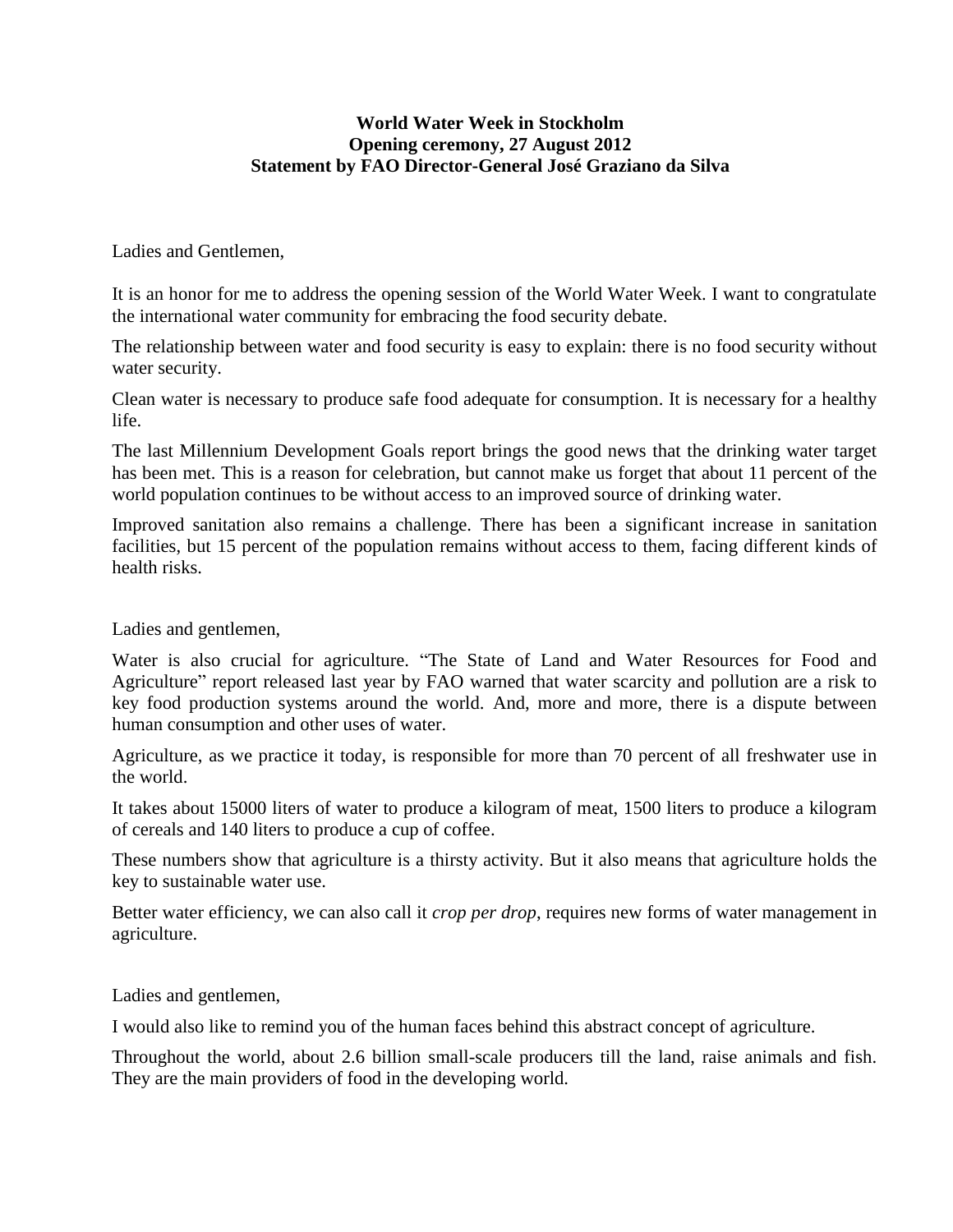If we want them to produce more sustainably, preserving natural resources, adapting to and contributing to the mitigation of climate change, we need to help them. We cannot expect them to do it alone.

At the same time, of course, we need to ensure that the agribusiness sector adopts better practices. The private sector must have the social and environmental responsibility to develop cleaner and more efficient production processes. Many of them are already moving in that direction.

Better land and water management in general, and greater support to small-scale production in particular, require action at the local, national and international levels.

It is important to note that water issues are not issues of individual countries. Factors related to access to food, land or shared water resources such as rivers, lakes and aquifers are becoming more frequent source of tension around the world.

This is a situation that is bound to increase in the future and brings important implications for regional and global stability that can only be tackled by improving water governance. By 2025, two-thirds of the world's population could be living in water stressed areas.

Ladies and gentlemen,

Fifty years ago, we had the challenge of increasing production to feed the world. The Green Revolution helped us overcome that challenge, but at a huge environmental cost.

The collateral damage of the intensive use of natural resources and chemical inputs was land and water degradation. It clearly shows the limits of our current dominant agricultural paradigm.

Today we have different challenges, challenges related to access to food and natural resources and sustainability.

The question we need to ask ourselves is not whether we can feed the world. We know the answer: we can do it. We already produce enough food for all despite the nearly 900 million undernourished people that live today and are capable of increasing production by 60% until 2050 to feed a world population expected to reach nine billion people.

At the Rio+20 Conference on sustainable development the international community gave a clear message: we need to ensure that tomorrow's agriculture delivers its services in a more sustainable, efficient and equitable way.

We need to produce more with less impact, more sustainably, mitigating and adapting to climate change. And we need to make innovation and better practices available to poor farmers.

We already have technologies that allow us to save resources and raise yields which are more efficient in the use of water and which help to preserve soils and biodiversity. The challenge is to adopt them on a much larger scale.

Ladies and gentlemen,

Let's not forget that, while we have enough food, around 900 million people still suffer from hunger and an even larger number is overweight or obese. Every year around 30 percent of total food production does not reach consumers.